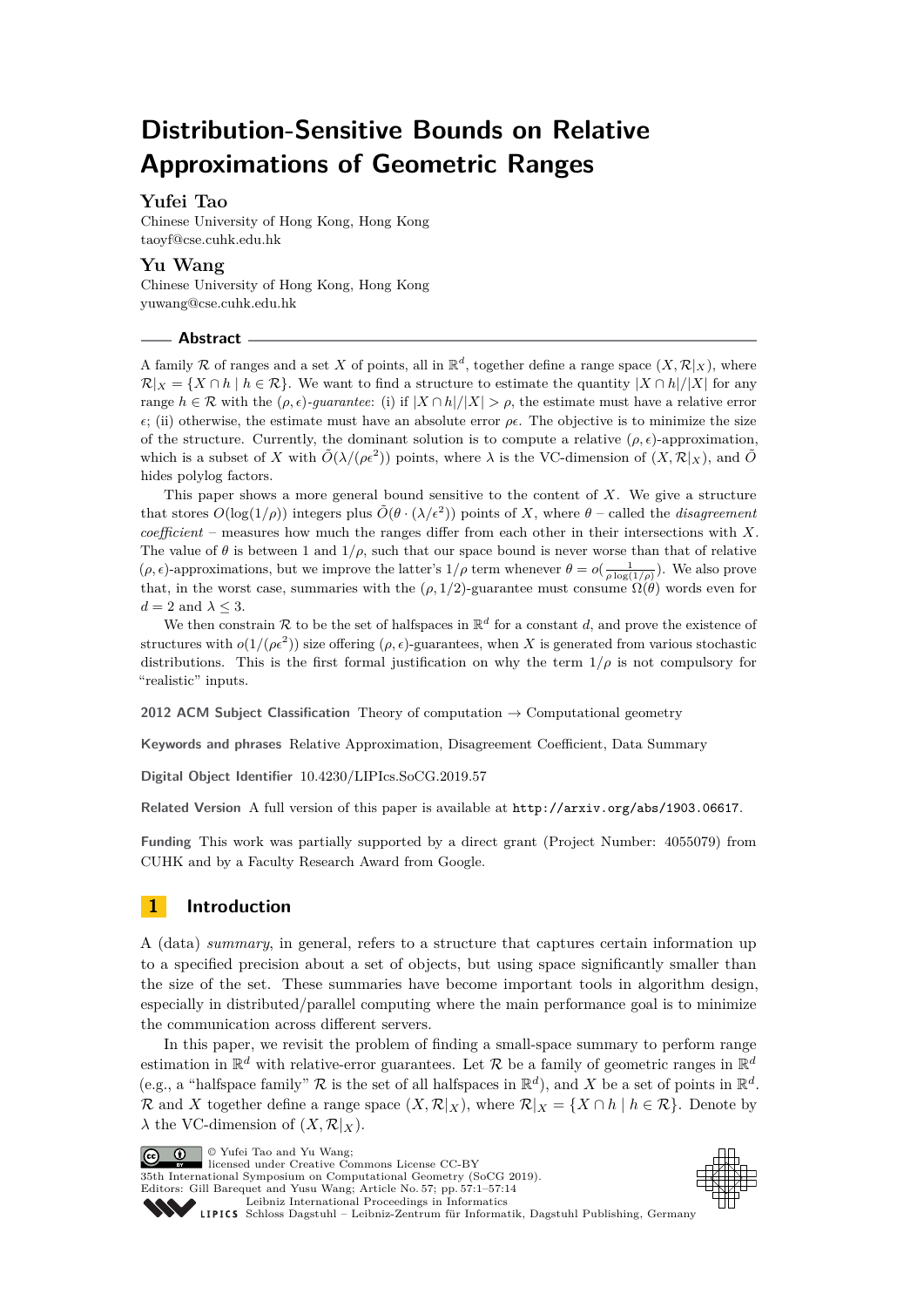Following the notations of [\[6,](#page-13-1) [11\]](#page-13-2), define

 $\overline{X}(h) = |X \cap h|/|X|$ 

for each  $h \in \mathcal{R}$ , namely,  $\overline{X}(h)$  is the fraction of points in X that are covered by h. Given real-valued parameters  $0 < \rho, \epsilon < 1$ , we need to produce a structure – called a  $(\rho, \epsilon)$ -summary henceforth – that allows us to obtain, for every range  $h \in \mathcal{R}$ , a real-valued estimate  $\tau$ satisfying the following  $(\rho, \epsilon)$ *-guarantee*:

$$
\left|\overline{X}(h)-\tau\right| \leq \epsilon \cdot \max\{\rho, \overline{X}(h)\}.
$$
\n(1)

Phrased differently, the guarantee says that (i) if  $\overline{X}(h) > \rho$ ,  $\tau$  must have a relative error at most  $\epsilon$ ; (ii) otherwise,  $\tau$  must have an absolute error at most  $\rho\epsilon$ . The main challenge is to minimize the size of the structure.

#### <span id="page-1-0"></span>**1.1 Previous results**

Throughout the paper, all logarithms have base 2 by default.

### **1.1.1 Sample-Based (***ρ,* **)-Summaries**

We say that a  $(\rho, \epsilon)$ -summary of  $(X, \mathcal{R}|_X)$  is *sample-based* if it meets the requirements below: it stores a subset  $Z \subseteq X$  such that, for any range  $h \in \mathcal{R}$  with  $Z \cap h = \emptyset$ , it returns an estimate 0 for  $\overline{X}(h)$ .

A *relative*  $(\rho, \epsilon)$ -approximation [\[11,](#page-13-2) [17\]](#page-13-3) is a subset  $Z \subseteq X$  such that  $|\overline{X}(h) - \overline{Z}(h)| \leq$  $\epsilon \cdot \max\{\rho, \overline{X}(h)\}\)$  holds for all ranges  $h \in \mathcal{R}$ . Hence, the  $(\rho, \epsilon)$ -guarantee can be fulfilled by simply setting  $\tau$  to  $\overline{Z}(h)$ , rendering  $Z$  a legal (sample-based) ( $\rho, \epsilon$ )-summary. Strengthening earlier results [\[3,](#page-13-4) [12,](#page-13-5) [21\]](#page-13-6), Li et al. [\[17\]](#page-13-3) proved that a random sample of *X* with size  $O(\frac{1}{\rho} \cdot \frac{1}{\rho})$  $\frac{1}{\epsilon^2}(\lambda \log \frac{1}{\rho} + \log \frac{1}{\delta})$  is a relative  $(\rho, \epsilon)$ -approximation with probability at least  $1 - \delta$ . This implies the existence of a  $(\rho, \epsilon)$ -summary of size  $O(\frac{1}{\rho} \cdot \frac{\lambda}{\epsilon^2} \log \frac{1}{\rho})$ .

A range space  $(X, \mathcal{R}|_X)$  of a constant VC-dimension is said to be *well-behaved*, if  $\mathcal{R}|_X$ contains at most  $O(|X|) \cdot k^{O(1)}$  sets of size not exceeding k, for any integer k from 1 to |*X*|. Ezra [\[6\]](#page-13-1) showed that such a range space admits a sample-based  $(\rho, \epsilon)$ -summary of size  $O(\frac{1}{\rho} \cdot \frac{1}{\epsilon^2} (\log \frac{1}{\epsilon} + \log \log \frac{1}{\rho}))$ ; note that this is smaller than the corresponding result  $O(\frac{1}{\rho} \cdot \frac{1}{\epsilon^2} \log \frac{1}{\rho})$  of [\[17\]](#page-13-3) when  $\rho \ll \epsilon$ . It is worth mentioning that, when  $d \leq 3$  and  $\mathcal R$  is the halfspace family, any  $(X, \mathcal{R}|_X)$  is well-behaved; this, however, is not true when  $d \geq 4$ .

As opposed to the above "generic" bounds, Har-Peled and Sharir [\[11\]](#page-13-2) proved specific bounds on the halfspace family  $\mathcal R$ . For  $d = 2$ , they showed that any  $(X, \mathcal R)$  has a relative  $(\rho, \epsilon)$ -approximation of size  $O(\frac{1}{\rho} \cdot \frac{1}{\epsilon^{4/3}} \log^{4/3} \frac{1}{\rho \epsilon})$ ; similarly, for  $d = 3$ , the bound becomes  $O(\frac{1}{\rho} \cdot \frac{1}{\epsilon^{3/2}} \log^{3/2} \frac{1}{\rho \epsilon})$ . Combining these results and those of [\[6\]](#page-13-1) gives the currently best bounds for these range spaces.

## **1.1.2** A Lower Bound of  $\Omega(1/\rho)$

Notice that all the above bounds contain a term  $1/\rho$ . This is not a coincidence, but instead is due to a connection to " $\epsilon$ -nets". Given a range space  $(X, \mathcal{R}|_X)$ , an  $\epsilon$ -net [\[13\]](#page-13-7) is a subset *Z* ⊆ *X* such that  $\overline{Z}(h) > 0$  holds for any range  $h \in \mathcal{R}$  satisfying  $\overline{X}(h) \geq \epsilon$ . As can be verified easily, any sample-based  $(\rho, 1/2)$ -summary of  $(X, \mathcal{R}|_X)$  must also be a  $\rho$ -net. This implies that the smallest size of sample-based  $(\rho, 1/2)$ -summaries must be at least that of  $\rho$ -nets.

Regarding the sizes of  $\epsilon$ -nets, a lower bound of  $\Omega(\frac{1}{\epsilon} \log \frac{1}{\epsilon})$  is known for many range families  $\mathcal{R}$  (see [\[14,](#page-13-8) [15,](#page-13-9) [20\]](#page-13-10) and the references therein). More precisely, this means that, for each such family R, one cannot hope to obtain an  $\epsilon$ -net of size  $o(\frac{1}{\epsilon} \log \frac{1}{\epsilon})$  for *every* possible X. It thus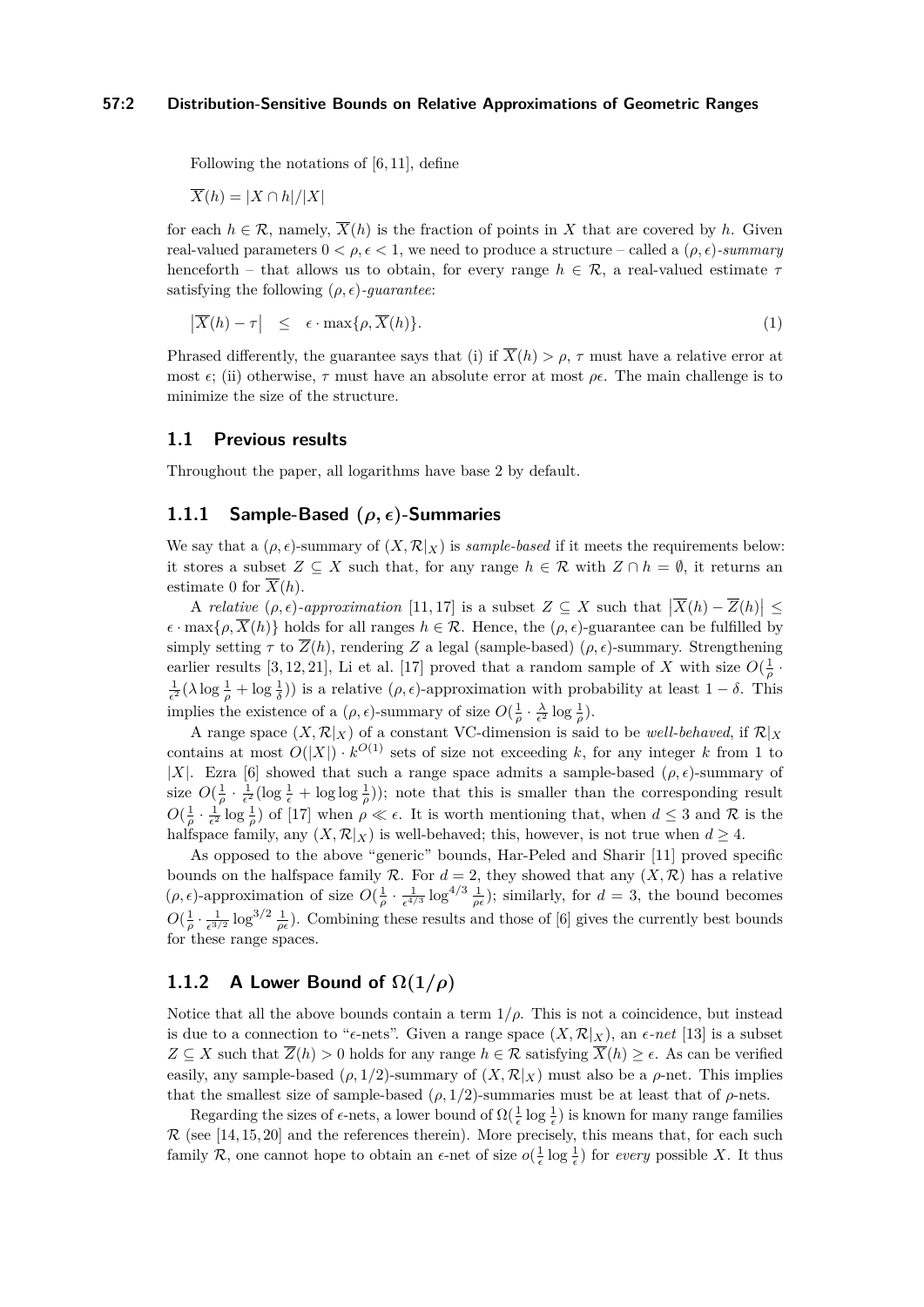R cannot always be well-behaved.

follows that, for these families  $\mathcal{R}, \Omega(\frac{1}{\rho}\log \frac{1}{\rho})$  is a lower bound on the sizes of sample-based  $(\rho, 1/2)$ -summaries. This, in turn, indicates that range spaces  $(X, \mathcal{R}|_X)$  defined by such an

Coming back to the sizes of  $\epsilon$ -nets, a weaker lower bound of  $\Omega(1/\epsilon)$  holds quite commonly even on the range families that evade the  $\Omega(\frac{1}{\epsilon} \log \frac{1}{\epsilon})$  bound. Consider, for example, the halfspace family  $\mathcal R$  in  $\mathbb R^2$ . For any *X*, the range space  $(X, \mathcal R|_X)$  definitely has an  $\epsilon$ -net of size  $O(1/\epsilon)$  [\[10,](#page-13-11) [19\]](#page-13-12). This is tight: place a set X of points on the boundary of a circle; and it is easy to show that any  $\epsilon$ -net of  $(X, \mathcal{R}|_X)$  must have a size of at least  $1/\epsilon$ . This means that the size of any sample-based ( $\rho$ , 1/2)-summary of  $(X, \mathcal{R}|_X)$  must be  $\Omega(1/\rho)$ .

## <span id="page-2-1"></span>**1.2 Our results**

## **1.2.1** On One Input: Moving Beyond  $\Omega(1/\rho)$

The  $\Omega(1/\rho)$  lower bound discussed earlier holds only in the *worst case*, i.e., it is determined by the "hardest" *X*. For other *X*, the range space  $(X, \mathcal{R}|_X)$  may admit much smaller  $(\rho, \epsilon)$ -summaries. For example, let  $\mathcal R$  be again the set of halfplanes in  $\mathbb R^2$ . When all the points of *X* lie on a line,  $(X, \mathcal{R})$  has a sample-based  $(\rho, \epsilon)$ -approximation of size only  $O(\frac{1}{\epsilon} \log \frac{1}{\rho})$ ; also, it would be interesting to note that  $(X,\mathcal{R})$  has an  $\epsilon$ -net that contains only 2 points! In general, the existing bounds on  $(\rho, \epsilon)$ -summaries can be excessively loose on individual inputs *X*. This calls for an alternative, *distribution-sensitive*, analytical framework that is able to prove tighter bounds using extra complexity parameters that depend on the *content* of *X*.

The first contribution of this paper is to establish such a framework by resorting to the concept of *disagreement coefficient* [\[8\]](#page-13-13) from active learning. This notion was originally defined in a context different from ours; and we will adapt it to range spaces in the next section. At this moment, it suffices to understand that the disagreement coefficient  $\theta$  is a real value satisfying:  $1 \leq \theta \leq 1/\rho$ . The coefficient quantifies the differences among the sets in  $\mathcal{R}|_X$ (a larger  $\theta$  indicates greater differences). Even under the same  $\mathcal{R}$ ,  $\theta$  may vary considerably depending on *X*.

We will show that, for any range space  $(X, \mathcal{R}|_X)$  of VC-dimension  $\lambda$ , there is a  $(\rho, \epsilon)$ summary that keeps  $O(\log(1/\rho))$  integers plus

<span id="page-2-0"></span>
$$
O\left(\min\left\{\frac{1}{\rho}, \theta \log \frac{1}{\rho}\right\} \cdot \frac{\lambda}{\epsilon^2} \log \frac{1}{\rho}\right) \tag{2}
$$

points of *X*. The above is never worse than the general bound  $O(\frac{1}{\rho} \cdot \frac{\lambda}{\epsilon^2} \log \frac{1}{\rho})$  of relative  $(\rho, \epsilon)$ -approximations.

We will also prove that  $\Omega(\theta)$  is a lower bound on the number of words needed to encode a ( $\rho$ , 1/2)-summary even when  $d = 2$  and  $\lambda \leq 3$ . This generalizes the  $\Omega(1/\rho)$  lower bound in Section [1.1](#page-1-0) because  $\theta$  is at most, but can reach,  $1/\rho$ . Thus, our result in [\(2\)](#page-2-0) reflects the hardness of the input, and is tight within polylog factors for constant  $\epsilon$ . Our lower bound is information-theoretic, and does not require the summary to be sample-based.

### **1.2.2 On a Distribution of Inputs: Small Summaries for Halfspaces**

Our framework allows us to explain – for the first time we believe – why  $\Omega(1/\rho)$  · poly $(1/\epsilon)$ is too pessimistic a bound on the sizes of  $(\rho, \epsilon)$ -summaries for inputs encountered in practice. For this purpose, we *must not* allow arbitrary inputs because of the prevalent  $\Omega(1/\rho)$  lower bound; instead, we will examine a class of inputs following a certain distribution.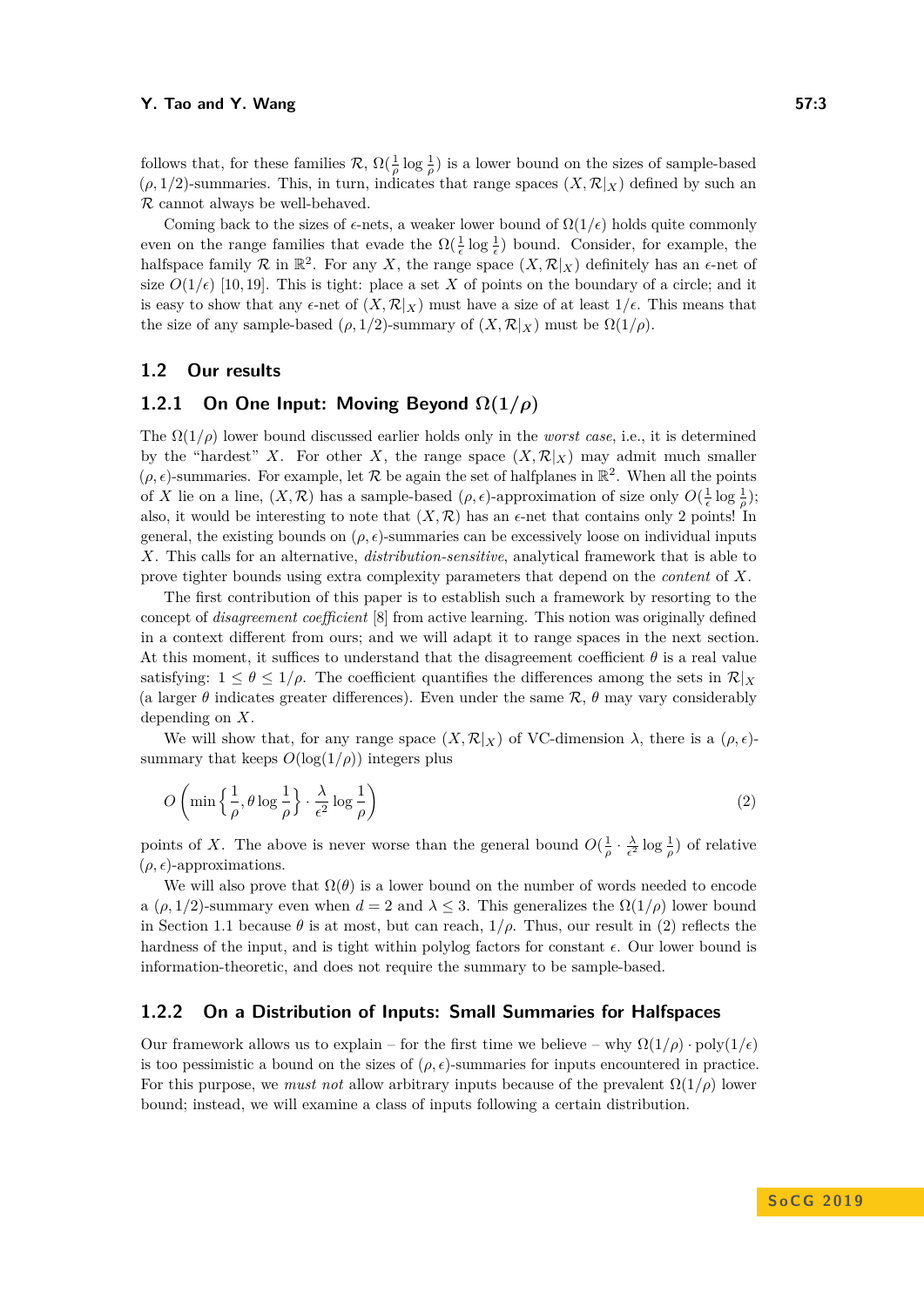

<span id="page-3-0"></span>**Figure 1** Mixture of 3 truncated Gaussian distributions in 2D space.

In this paper, we demonstrate the above by concentrating on the family  $R$  of halfspaces in  $\mathbb{R}^d$  where the dimensionality *d* is a constant; this is arguably the "most-studied" family in the literature of relative  $(\rho, \epsilon)$ -approximations. The core of our solutions concerns two stochastic distributions that have drastically different behavior:

- **(Box Uniform)** Suppose that *X* is obtained by drawing *n* points uniformly at random  $\bar{a}$ from the *unit box*  $[0,1]^d$ . When  $\rho = \Omega(\frac{\log n}{n})$ , we will prove that  $\theta = O(\text{polylog }\frac{1}{\rho})$ with high probability (i.e., at least  $1 - 1/n^2$ ). Accordingly, [\(2\)](#page-2-0) becomes  $O(\frac{1}{\epsilon^2}$  polylog  $\frac{1}{\rho}$ ), improving the general bound of relative  $(\rho, \epsilon)$ -approximations by almost a factor of  $O(1/\rho)$ .
- **(Ball Uniform)** Consider instead that the *n* points are drawn uniformly at random from the *unit ball*:  $\{x \in \mathbb{R}^d \mid \sum_{i=1}^d x[i]^2 \leq 1\}$ , where  $x[i]$  represents the *i*-th coordinate of point *x*. This time, we will prove that  $\theta = O((\frac{1}{\rho})^{\frac{d-1}{d+1}})$  with high probability for  $\rho = \Omega(\frac{\log n}{n})$ . [\(2\)](#page-2-0) indicates the existence of a  $(\rho, \epsilon)$ -summary with size  $\tilde{O}((\frac{1}{\rho})^{\frac{d-1}{d+1}} \cdot \frac{1}{\epsilon^2})$  for  $\rho = \Omega(\frac{\log n}{n})$ , again circumventing the  $\Omega(1/\rho)$  lower bound.

The very same bounds can also be obtained in *non-uniform* settings. Suppose that *X* is obtained by drawing *n* points in an *iid* manner, according to a distribution that can be described by a probabilistic density function (pdf)  $\pi(x)$  over  $\mathbb{R}^d$  where  $d = O(1)$ . Define the *support region* of  $\pi$  as  $supp(\pi) = \{x \in \mathbb{R}^d \mid \pi(x) > 0\}$ . When  $\pi$  satisfies:

- *C*1:  $\textit{supp}(\pi)$  is the unit box (or unit ball, resp.);
- *C*2: for every point  $x \in supp(\pi)$ , it holds that  $\pi(x) = \Omega(1)$ ;  $\overline{a}$

we will show that  $(X,\mathcal{R}|_X)$  has a  $(\rho,\epsilon)$ -summary whose size is asymptotically the same as the aforementioned bound for box uniform (or ball uniform, resp.). Conditions *C*1 and *C*2 are satisfied by many distributions encountered in practice (e.g., the truncated versions of the Gaussian, Elliptical, and Laplace distributions, etc.), suggesting that real-world datasets may have much smaller  $(\rho, \epsilon)$ -summaries than previously thought.

Even better, the linearity of halfspaces implies that, the same bounds still hold even when the shape of  $supp(\pi)$  in Condition C1 is obtained from the unit box/ball by an affine transformation. Call a distribution *atomic* if it satisfies *C*1 (perhaps after an affine transformation) and *C*2. Our results hold also on "composite distributions" synthesized from a constant *z* number of atomic distributions whose support regions may overlap *arbitrarily*. Specifically, let  $\pi_1, \pi_2, ..., \pi_z$  be the pdfs of atomic distributions; and define  $\pi(x) = \sum_{i=1}^{z} \gamma_i \cdot \pi(x)$ , for arbitrary positive constants  $\gamma_1, \gamma_2, ..., \gamma_z$  that sum up to 1; see Figure [1](#page-3-0) for an example. Then, the  $(\rho, \epsilon)$ -summary bound on  $\pi$  is asymptotically determined by the highest of the  $(\rho, \epsilon)$ -summary bounds on  $\pi_1, ..., \pi_c$ .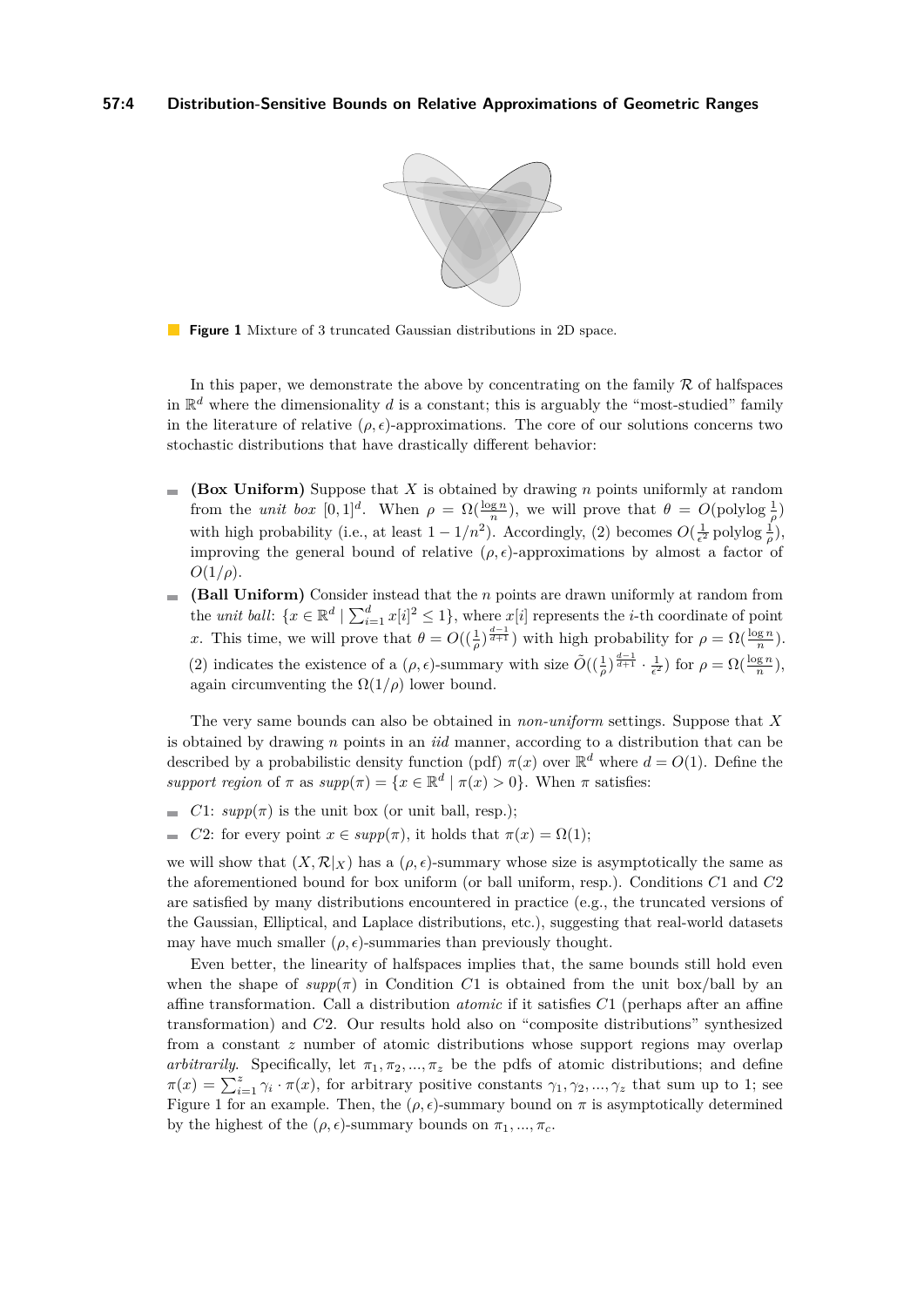## **2 Disagreement coefficients**

#### **2.1 Existing Definitions on Distributions**

Disagreement coefficient was introduced by Hanneke [\[8\]](#page-13-13) to analyze active learning algorithms (although a similar concept had been coined earlier [\[1\]](#page-13-14) in statistics).

Let  $\mathcal{D}$  be a distribution over  $\mathbb{R}^d$ . For any region  $A \subseteq \mathbb{R}^d$ , we denote by  $\text{Pr}_{\mathcal{D}}[A]$  the probability of  $x \in A$  when *x* is drawn from  $D$ . Let  $R$  be a family of geometric ranges. Given a subset  $\mathcal{R}' \subseteq \mathcal{R}$ , define the *disagreement region*  $DIS(\mathcal{R}')$  of  $\mathcal{R}'$  as

<span id="page-4-0"></span> $DIS(\mathcal{R}')$  = { $x \in \mathbb{R}^d \mid \exists h_1, h_2 \in \mathcal{R}'$  s.t.  $x \in h_1$  and  $x \notin h_2$ }*.* 

That is,  $DIS(\mathcal{R}')$  includes every such point  $x \in \mathbb{R}^d$  that does not fall in all the ranges in  $\mathcal{R}',$ and in the meantime, does not fall outside all the ranges in  $\mathcal{R}'$ , either. Given a range  $h \in \mathcal{R}$ and a real value  $r > 0$ , define its  $r$ *-ball*  $B_{\mathcal{D}}(h,r)$  as the set of all ranges  $h' \in \mathcal{R}$  satisfying  $\Pr_{\mathcal{D}}[DIS(\{h, h'\})] \leq r$ . It is worth mentioning that  $DIS(\{h, h'\})$  is simply the symmetric difference between  $h$  and  $h'$ .

Now, fix a range *h*, and consider increasing *r* continuously; this can only expand the set  $B_{\mathcal{D}}(h,r)$ , and hence, also  $DIS(B_{\mathcal{D}}(h,r))$ . Interestingly, even though  $\Pr_{\mathcal{D}}[DIS(B_{\mathcal{D}}(h,r))]$  is monotonically increasing, the ratio  $\mathbf{Pr}_{\mathcal{D}}[DIS(B_{\mathcal{D}}(h,r))]/r$  may remain bounded by a certain quantity. Given a real value  $\sigma \geq 0$ , the *disagreement coefficient*  $\theta_{\mathcal{D}}^{h}(\sigma)$  of *h* measures this quantity with respect to all  $r > \sigma$ :

$$
\theta_{\mathcal{D}}^{h}(\sigma) = \max \left\{ 1, \sup_{r > \sigma} \frac{\mathbf{Pr}_{\mathcal{D}}[DIS(B_{\mathcal{D}}(h,r))] }{r} \right\}.
$$
\n(3)

The function  $\theta_{\mathcal{D}}^h(\sigma)$  has several useful properties:

- **1.** By definition,  $\theta_{\mathcal{D}}^h(\sigma)$  is between 1 and  $1/\sigma$ , regardless of  $\mathcal{D}$  and  $h$ .
- **2.** The supremum in [\(3\)](#page-4-0) ensures that  $\theta_{\mathcal{D}}^h(\sigma)$  is monotonically decreasing.
- **3.** For any  $c \ge 1$ , it holds that  $\theta_{\mathcal{D}}^h(\sigma) \le c \cdot \theta_{\mathcal{D}}^h(c\sigma)$  (see Corollary 7.2 of [\[9\]](#page-13-15)).

#### **2.2 New Definitions on Range Spaces**

The above definitions rely on  $D$ , and are not suitable for our problem settings where the input *X* is a finite set. Next, we present a way to adapt the definitions to a range space  $(X, \mathcal{R}|_X)$  for analyzing geometric algorithms.

We impose a uniform distribution over *X*: let  $\mathcal{U}(X)$  be the distribution of a random point drawn uniformly from *X*. By replacing  $D$  with  $U(X)$  in [\(3\)](#page-4-0), we rewrite (3) into the following for any  $\sigma \geq 0$ :

<span id="page-4-1"></span>
$$
\theta_{\mathcal{U}(X)}^h(\sigma) = \max \left\{ 1, \sup_{r > \sigma} \frac{\mathbf{Pr}_{\mathcal{U}(X)}[DIS(B_{\mathcal{U}(X)}(h, r))] }{r} \right\}.
$$
\n(4)

Set

<span id="page-4-3"></span>
$$
\sigma_{min} = \frac{\min_{h \in \mathcal{R}} |X \cap h|}{n} \tag{5}
$$

We define the *disagreement coefficient of the range space*  $(X, \mathcal{R}|_X)$  as a function  $\theta_X(\sigma)$ :  $[\sigma_{min}, \infty) \rightarrow \mathbb{R}$  where

<span id="page-4-2"></span>
$$
\theta_X(\sigma) = \min_{h \in \mathcal{R} \text{ s.t. } \overline{X}(h) \le \sigma} \left\{ \theta_{\mathcal{U}(X)}^h(\sigma) \right\}. \tag{6}
$$

## **S o C G 2 0 1 9**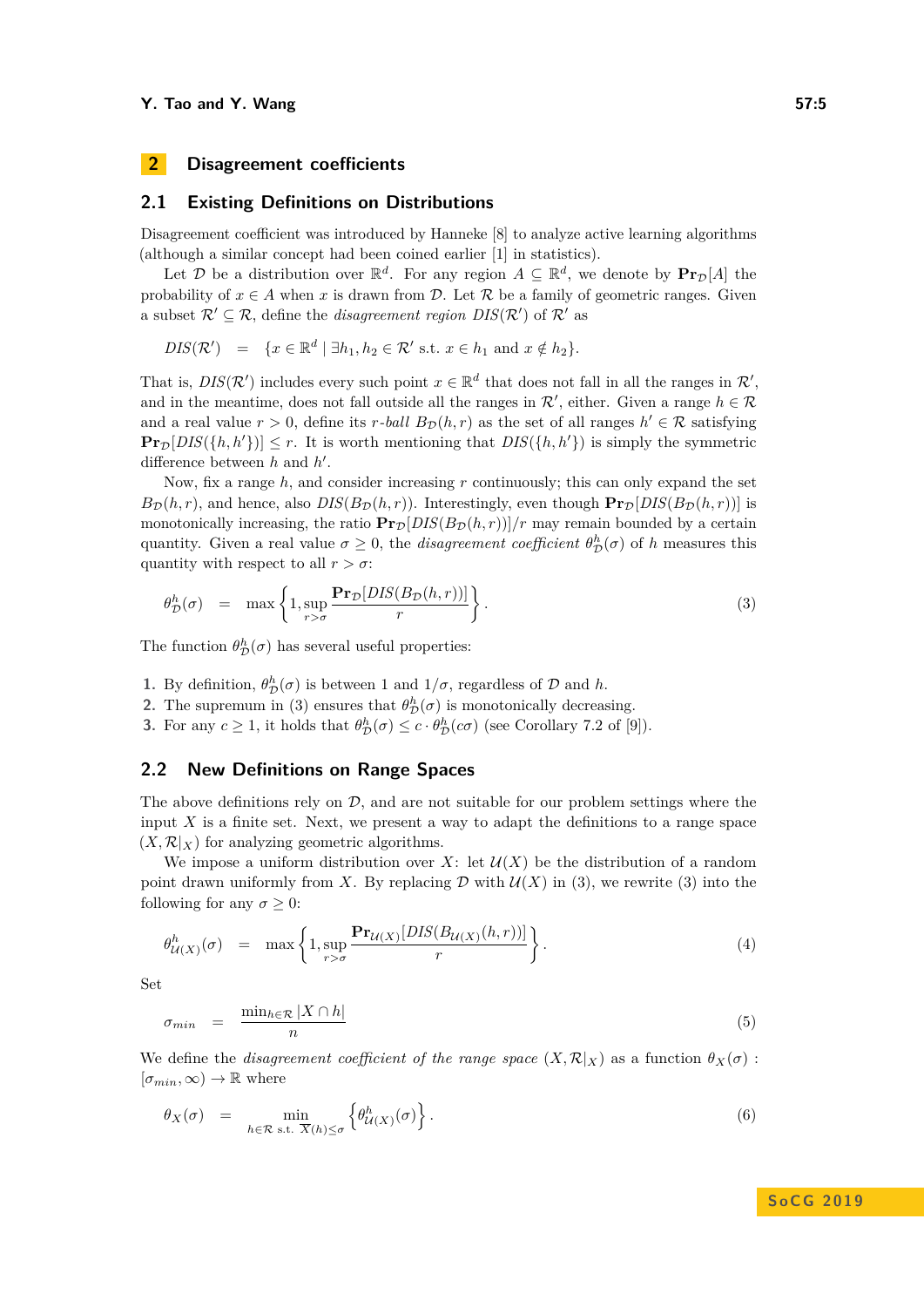#### **57:6 Distribution-Sensitive Bounds on Relative Approximations of Geometric Ranges**

It is clear from the above discussion that  $1 \leq \theta_X(\sigma) \leq 1/\sigma$  and  $\theta_X(\sigma)$  is monotonically decreasing.

As a remark, the finiteness of *X* gives a simpler interpretation of the *r*-ball  $B_{\mathcal{U}(X)}(h,r)$ : it is the set of ranges  $h' \in \mathcal{R}$  such that  $DIS({h, h')})$  covers no more than  $r|X|$  points in X. Also,  $\mathbf{Pr}_{\mathcal{U}(X)}[A]$  for any region  $A \subseteq \mathbb{R}^d$  is simply  $|X \cap A|/|X|$ .

#### **3 Small (***ρ,* **)-summaries based on disagreement coefficients**

Given a range space  $(X, \mathcal{R})$  with VC-dimension  $\lambda$ , we will show how to find a  $(\rho, \epsilon)$ -summary whose size can be bounded using disagreement coefficients. Our algorithm is randomized, and succeeds with probability at least  $1 - \delta$  for a real-valued parameter  $0 < \delta < 1$ . Set *n* = |*X*|. We require that  $\rho \ge \sigma_{min}$ ; otherwise, manually increasing  $\rho$  to  $\sigma_{min}$  achieves the same approximation guarantee.

## <span id="page-5-2"></span>**3.1 Algorithms**

## **3.1.1 Computing a (***ρ,* **)-Summary**

We will shrink  $R$  progressively by removing a range h from  $R$  once we are sure we can provide an accurate estimate for  $\overline{X}(h)$ . Define  $\mathcal{R}_0 = \mathcal{R}$ . We perform at most  $\lceil \log(1/\rho) \rceil$ rounds. Given  $\mathcal{R}_{i-1}$ , Round *i* ≥ 1 is executed as follows:

- **1.**  $m_i$  ← the number of points  $x \in X$  such that  $x$  falls in *all* the ranges in  $\mathcal{R}_{i-1}$
- 2.  $X_i \leftarrow X \cap DIS(\mathcal{R}_{i-1})$
- **3.** draw a set  $S_i$  of points uniformly at random from  $X_i$  with

<span id="page-5-0"></span>
$$
|S_i| = O\left(\frac{|X_i|}{n} \cdot \frac{2^i}{\epsilon^2} \left(\lambda \log \frac{1}{\rho} + \log \frac{\log(1/\rho)}{\delta}\right)\right) \tag{7}
$$

**4.**  $\mathcal{R}_i = \{h \in \mathcal{R}_{i-1} \mid \overline{S_i}(h) \cdot |X_i| + m_i < n/2^i\}$ 

The algorithm terminates when either  $i = \lfloor \log(1/\rho) \rfloor$  or  $\mathcal{R}_i = \emptyset$ . Suppose that in total *t* rounds are performed. The final  $(\rho, \epsilon)$ -summary consists of sets  $S_1, S_2, ..., S_t$ , and  $2t + 1$ integers  $n, m_1, m_2, ..., m_t, |X_1|, |X_2|, ..., |X_t|$ .

## <span id="page-5-1"></span>**3.1.2 Performing Estimation**

Given a range  $h \in \mathcal{R}$ , we deploy the summary to estimate  $\overline{X}(h)$  in two steps:

**1.** *j* ← the largest *i* ∈ [1, *t*] such that  $h \in \mathcal{R}_i$ **2.** return  $\overline{S_j}(h) \cdot \frac{|X_j|}{n} + \frac{m_j}{n}$  as the estimate

Regarding Step 1, whether  $h \in \mathcal{R}_i$  can be detected as follows. First, if  $h \notin \mathcal{R}_{i'}$  for any  $i' < i$ , then immediately  $h \notin \mathcal{R}_i$ . Otherwise, compute  $\overline{S_i}(h)$ , and declare  $h \in \mathcal{R}_i$  if and only if  $\overline{S_i}(h) \cdot |X_i| + m_i < n/2^i$ .

#### **3.2 Analysis**

We now proceed to prove the correctness of our algorithms, and bound the size of the produced summary. It suffices to consider  $\epsilon \leq 1/3$  (otherwise, lower  $\epsilon$  to 1/3 and then apply the argument below).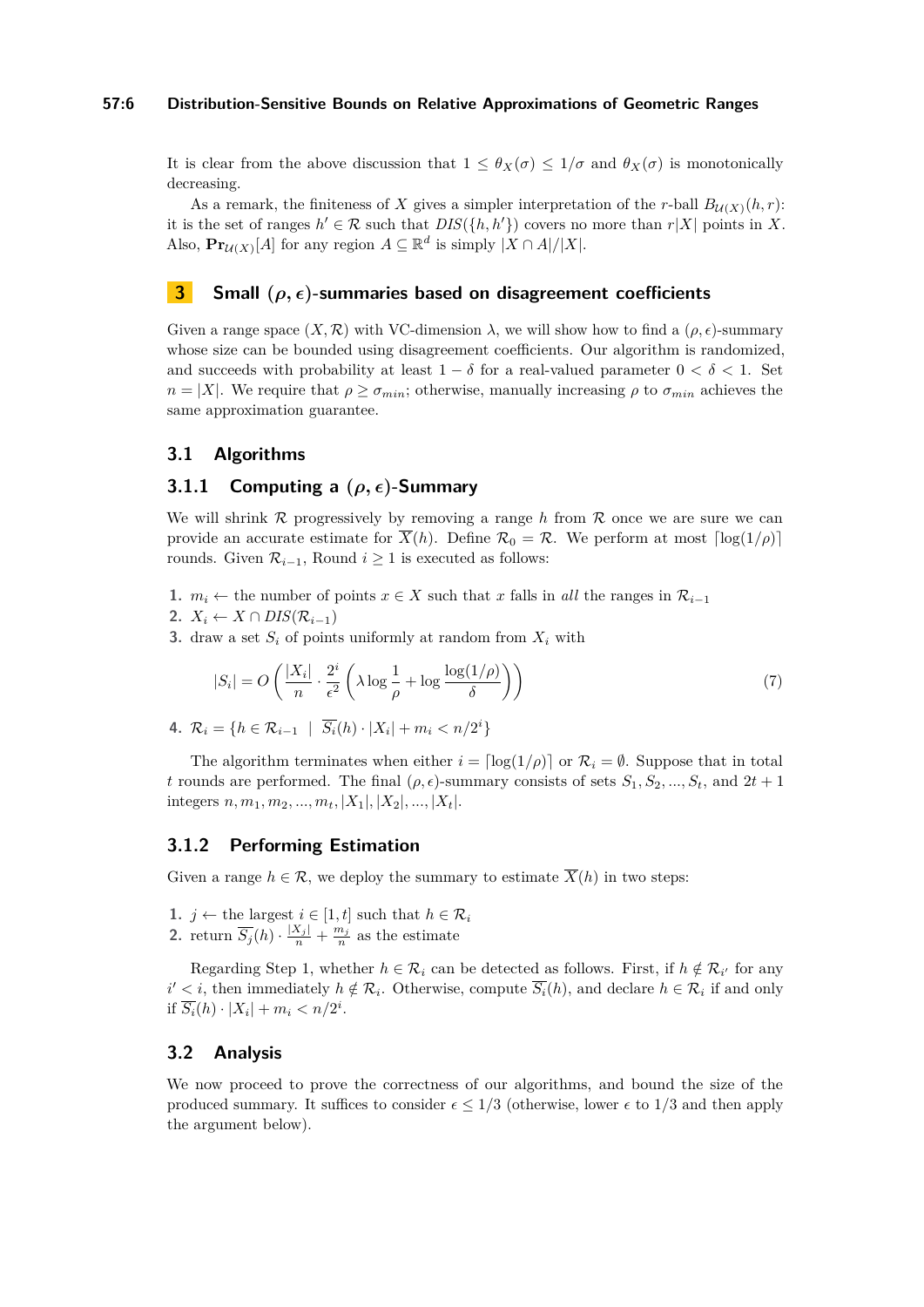#### **Y.** Tao and Y. Wang 57:7

The subsequent discussion is carried out under the event that, for every  $i \in [1, t]$ ,  $S_i$  is a relative  $(\rho_i, \epsilon/4)$ -approximation of  $X_i$  with respect to the ranges in R where

<span id="page-6-2"></span>
$$
\rho_i = \frac{n(1+\epsilon)}{2^i \cdot |X_i|}
$$

*.*

By the result of  $[17]$  (reviewed in Section [1.1\)](#page-1-0), with  $|S_i|$  shown in  $(7)$ , the event happens with a probability at least  $1 - \delta \cdot \frac{t}{\lceil \log(1/\rho) \rceil} \geq 1 - \delta$ .

## **3.2.1 Correctness**

To show that our algorithm indeed outputs a  $(\rho, \epsilon)$ -summary, we prove in the full version:

<span id="page-6-0"></span>▶ **Lemma 1.** *The following are true for all*  $i \in [1, t]$ *: (i) for every range*  $h \in \mathcal{R}_i$ *,*  $\overline{X}(h)$  <  $(1 + \epsilon)/2^i$ ; *(ii) for every range*  $h \notin \mathcal{R}_i$ ,  $\overline{X}(h) \geq (1 - \epsilon)/2^i$ .

Now consider the estimation algorithm in Section [3.1.2.](#page-5-1) Given the value *j* obtained at Step 1 for the input range  $h \in \mathcal{R}$ , the above lemma suggests that

$$
(1 - \epsilon)/2^{j+1} \le \overline{X}(h) < (1 + \epsilon)/2^j.
$$

This, together with  $S_j$  being a  $(\rho_j, \epsilon/4)$ -approximation of  $X_j$ , ensures that our estimate satisfies the  $(\rho, \epsilon)$ -guarantee for *h*. The details can be found in the full version.

## **3.2.2 Bounding the Size**

To bound the size of our  $(\rho, \epsilon)$ -summary, we will focus on bounding  $\sum_{i=1}^{t} |S_i|$ , because the rest of the summary clearly needs  $O(t) = O(\log(1/\rho))$  extra integers. Let us start with a trivial bound that follows directly from  $|X_i| \leq n$ :

$$
\sum_{i=1}^{t} |S_i| = O\left(\sum_{i=1}^{t} \frac{2^i}{\epsilon^2} \left(\lambda \log \frac{1}{\rho} + \log \frac{\log(1/\rho)}{\delta}\right)\right)
$$
  
= 
$$
O\left(\frac{1}{\rho \epsilon^2} \left(\lambda \log \frac{1}{\rho} + \log \frac{\log(1/\rho)}{\delta}\right)\right).
$$
 (8)

Next, we use disagreement coefficients to prove a tighter bound. Fix  $h \in \mathcal{R}$  to be an *arbitrary* range such that  $\overline{X}(h) \leq \rho$  (*h* definitely exists because  $\rho \geq \sigma_{min}$ ).

<span id="page-6-1"></span>► Lemma 2.  $\mathcal{R}_i$  ⊆  $B(h, \rho + (1+\epsilon)/2^i)$ .

**Proof.** It suffices to prove that, for any  $h' \in \mathcal{R}_i$ ,  $\mathbf{Pr}_{\mathcal{U}(X)}[DIS({h, h')})] \leq \rho + (1 + \epsilon)/2^i$ , or equivalently,  $|X \cap DIS(\lbrace h, h' \rbrace)| \leq n(\rho + (1 + \epsilon)/2^i)$ .

This holds because  $|X \cap DIS(\lbrace h, h' \rbrace)| \leq |(X \cap h) \cup (X \cap h')|$ . By definition of *h*, we know  $|X \cap h| \leq n\rho$ , while By Lemma [1,](#page-6-0) we know  $|X \cap h'| \leq n(1+\epsilon)/2^i$ . Therefore,  $|X \cap DIS(\{h, h'\})| \leq n(\rho + (1 + \epsilon)/2^i)$  $\blacksquare$ ).

► Lemma 3.  $|X_i|/n \leq \theta_{\mathcal{U}(X)}^h(2\rho) \cdot (\rho + \frac{1+\epsilon}{2^{i-1}})$ *.*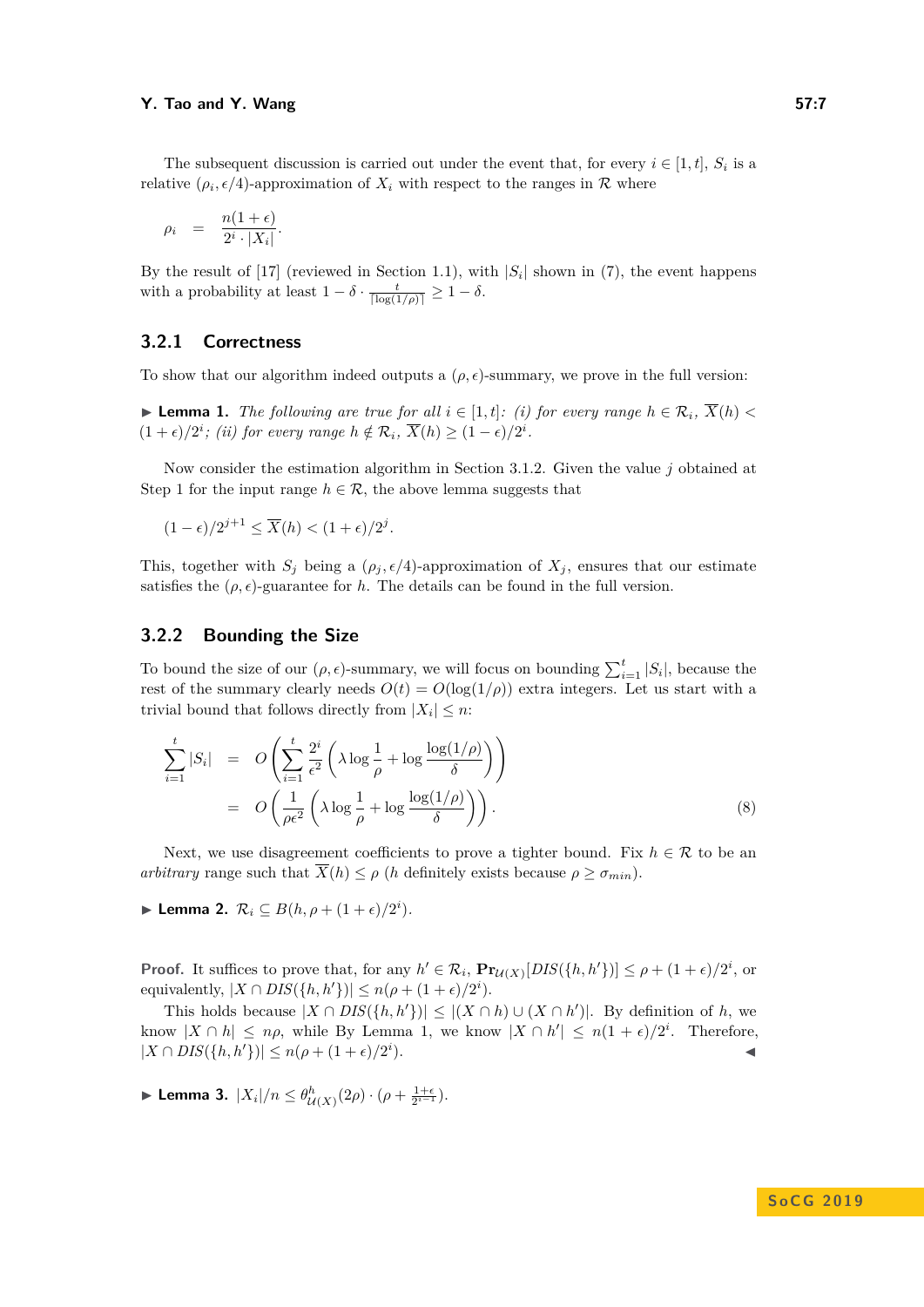#### **57:8 Distribution-Sensitive Bounds on Relative Approximations of Geometric Ranges**

**Proof.** Lemma [2](#page-6-1) tells us that  $DIS(\mathcal{R}_{i-1}) \subseteq DIS(B_{\mathcal{U}(X)}(h, \rho + \frac{1+\epsilon}{2^{i-1}}))$ . Thus:

<span id="page-7-0"></span>
$$
|X_i|/n = \mathbf{Pr}_{\mathcal{U}(X)}(DIS(\mathcal{R}_{i-1}))
$$
  
\n
$$
\leq \mathbf{Pr}_{\mathcal{U}(X)}\left( DIS\left(B_{\mathcal{U}(X)}\left(h, \rho + \frac{1+\epsilon}{2^{i-1}}\right)\right)\right)
$$
  
\n(by (4)) 
$$
\leq \theta_{\mathcal{U}(X)}^h\left(\rho + \frac{1+\epsilon}{2^{i-1}}\right) \cdot \left(\rho + \frac{1+\epsilon}{2^{i-1}}\right)
$$

By  $1/2^{i-1} > \rho$ , and the fact that  $\theta_{\mathcal{U}(X)}^h$  is monotonically decreasing, the above leads to

$$
\theta_{\mathcal{U}(X)}^h \left( \rho + \frac{1+\epsilon}{2^{i-1}} \right) \cdot \left( \rho + \frac{1+\epsilon}{2^{i-1}} \right) \leq \theta_{\mathcal{U}(X)}^h (\rho + \rho) \cdot \left( \rho + \frac{1+\epsilon}{2^{i-1}} \right)
$$

$$
= \theta_{\mathcal{U}(X)}^h (2\rho) \cdot \left( \rho + \frac{1+\epsilon}{2^{i-1}} \right).
$$

Therefore:

$$
\sum_{i=1}^{t} \frac{|X_i| \cdot 2^i}{n} \leq \theta_{\mathcal{U}(X)}^h(2\rho) \cdot \sum_{i=1}^{t} 2^i \cdot \left(\rho + \frac{1+\epsilon}{2^{i-1}}\right)
$$
\n
$$
= \theta_{\mathcal{U}(X)}^h(2\rho) \cdot \sum_{i=1}^{t} \left(2^i \cdot \rho + O(1)\right)
$$
\n(by  $1/2^i = \Omega(\rho)$ ) =  $\theta_{\mathcal{U}(X)}^h(2\rho) \cdot O(t)$   
\n
$$
= \theta_{\mathcal{U}(X)}^h(2\rho) \cdot O(\log(1/\rho))
$$
\n
$$
= \theta_{\mathcal{U}(X)}^h(\rho) \cdot O(\log(1/\rho)) \tag{9}
$$

where the last equality used the fact that  $\theta_{\mathcal{U}(X)}^h(2\rho) \leq 2 \cdot \theta_{\mathcal{U}(X)}^h(\rho)$ .

Remember that the above holds for *all*  $h \in \mathcal{R}$  satisfying  $\overline{X}(h) \leq \rho$ . By the definition in [\(6\)](#page-4-2), we can improve the bound of [\(9\)](#page-7-0) to

$$
\sum_{i=1}^{t} \frac{|X_i| \cdot 2^i}{n} = \theta_X(\rho) \cdot O(\log(1/\rho)).
$$
\n(10)

Combining the above with [\(7\)](#page-5-0) gives  $\sum_{i=1}^{t} |S_i| = O(\frac{1}{\epsilon^2} \cdot \theta_X(\rho) \log(1/\rho) \cdot (\lambda \log(1/\rho) + \log \frac{\log(1/\rho)}{\delta}))$ . Putting this together with [\(8\)](#page-6-2) and setting  $\delta$  to a constant gives:

<span id="page-7-1"></span>**Find 1.** *For any*  $\rho \ge \sigma_{min}$  *and any*  $0 < \epsilon < 1$ *, a range space*  $(X, \mathcal{R}|_X)$  *of VC-dimension λ has a* (*ρ*, *ε*)*-summary which keeps*  $O(\log(1/\rho))$  *integers and*  $O(\min\left\{\frac{1}{\rho}, \theta_X(\rho) \cdot \log \frac{1}{\rho}\right\} \cdot \frac{\lambda}{\epsilon^2} \log \frac{1}{\rho})$ *points of X. Here,*  $\sigma_{min}$  *is defined in* [\(5\)](#page-4-3)*, and*  $\theta_X$  *is the disagreement coefficient function defined in* [\(6\)](#page-4-2)*.*

## **3.2.3 A Remark**

Our  $(\rho, \epsilon)$ -summary is currently not sample-based, but this can be fixed by keeping – at Step 1 of the computation algorithm in Section  $3.1$  – an arbitrary point counted by  $m_i$ .

The  $(\rho, \epsilon)$ -summary after the fix also serves as a  $\rho$ -net. Thus, by setting  $\epsilon$  to a constant in Theorem [4,](#page-7-1) we know that for any  $\rho \geq \sigma_{min}$ , the range space  $(X, \mathcal{R}|_X)$  in Theorem [4](#page-7-1) has an *ρ*-net of size  $O(\min\left\{\frac{1}{\rho}, \theta_X(\rho) \cdot \log \frac{1}{\rho}\right\} \cdot \lambda \log \frac{1}{\rho})$ . However, it should be pointed out that this bound on  $\rho$ -nets can be slightly improved, as is implied by Theorem 5.1 of [\[9\]](#page-13-15) and made explicit in [\[16\]](#page-13-16).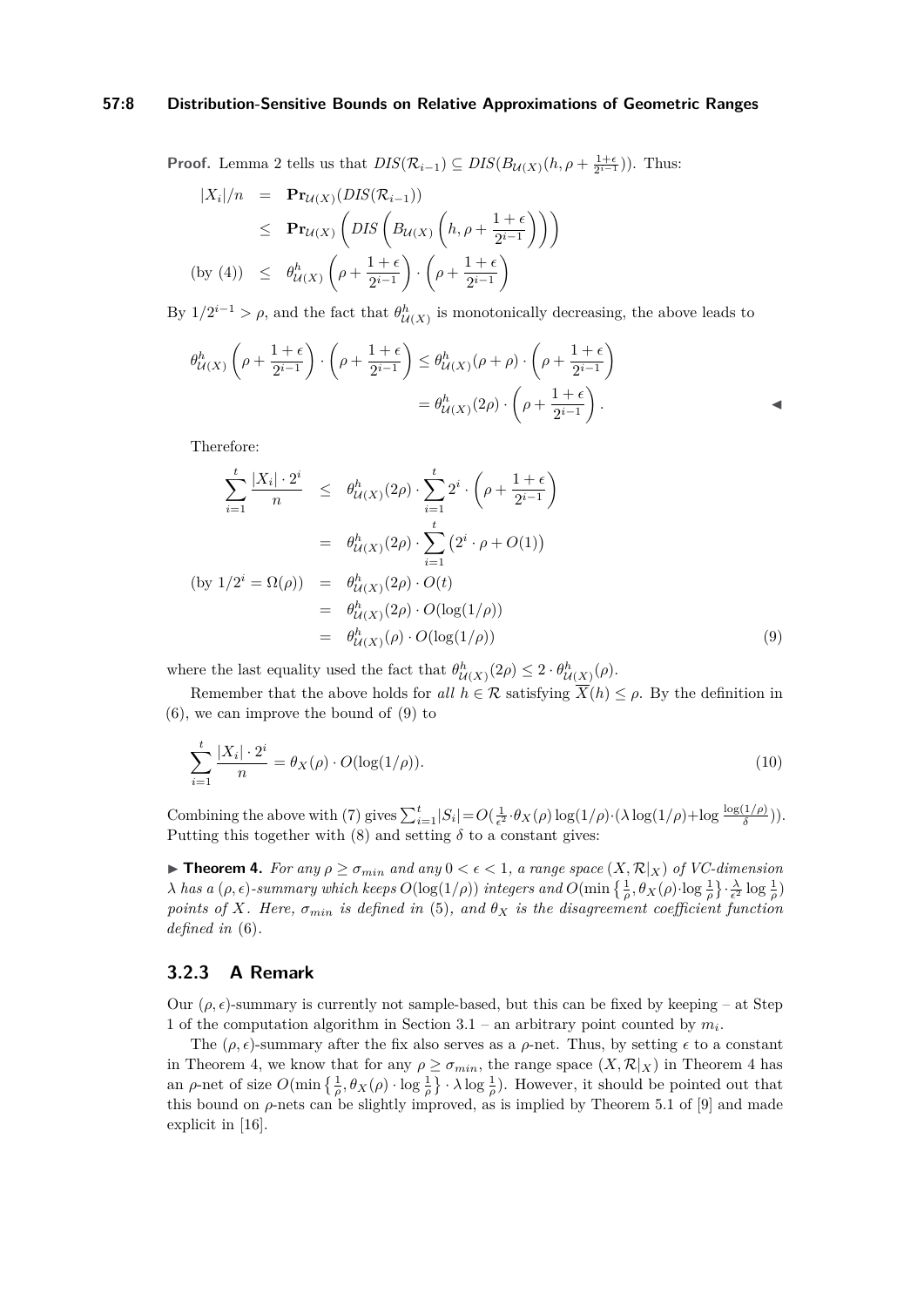#### **Y.** Tao and Y. Wang 57:9

## **4 Bridging distribution and finite-set disagreement coefficients**

This section will establish another theorem which will be used together with Theorem [4](#page-7-1) to explain why we are able to obtain  $(\rho, \epsilon)$ -summarizes of  $o(1/\rho)$  size on practical datasets. Suppose that the input *X* has been generated by taking *n* points independently following the same distribution  $\mathcal D$  over  $\mathbb R^d$ . The learning literature (see, e.g., [\[9\]](#page-13-15)) has developed a solid understanding on when the quantity  $\theta_{\mathcal{D}}^h(\sigma)$  is small. Unfortunately, those findings can rarely be applied to  $\theta^h_{\mathcal{U}(X)}(\sigma)$  because they are conditioned on requirements that must be met by D, e.g., one common requirement is continuity.  $\mathcal{U}(X)$ , due to its discrete nature, seldom meets the requirements.

On the other hand, clearly  $\mathcal{U}(X)$  approximates  $\mathcal D$  increasingly better as *n* grows. Thus, we ask the question:

How large *n* needs to be for  $\theta_{\mathcal{U}(X)}^h(\sigma)$  to be asymptotically the same as  $\theta_{\mathcal{D}}^h(\sigma)$ ?

We partially answer the question in the next theorem:

<span id="page-8-4"></span>▶ Theorem 5 (The Bridging Theorem). Let  $D$  be a distribution over  $\mathbb{R}^d$ , and  $R$  be a family *of ranges. Denote by*  $\lambda$  *the VC-dimension of the range space*  $(\mathbb{R}^d, \mathcal{R})$ *.* 

*Fix an arbitrary range*  $h \in \mathcal{R}$ *, an arbitrary integer n, a real value*  $0 < \delta < 1$ *, a real value*  $\sigma$ *satisfying*  $n \geq \frac{c}{\sigma}(\log \frac{n}{\delta} + \lambda \log \frac{1}{\sigma})$  *for some universal constant c. If we draw a set X of n points independently from*  $D$ *, then with probability at least*  $1 - \delta$ *, it holds that*  $\theta_{\mathcal{U}(X)}^h(\sigma) \leq 8 \cdot \theta_{\mathcal{D}}^h(2\sigma)$ *.* 

The rest of the section serves as a proof of the theorem. Let us first get rid of two easy cases:

- If  $\sigma \geq 1$ ,  $\theta_{\mathcal{U}(X)}^h(\sigma) = \theta_{\mathcal{D}}^h(2\sigma) = 1$  by definition of [\(4\)](#page-4-1); and the theorem obviously holds.
- If  $\sigma$  < 1/n, observe that every range  $h' \in B_{\mathcal{U}(X)}(h, \sigma)$  covers exactly the same set of points in *X* as *h*. Hence,  $\mathbf{Pr}_{U(X)}[DIS(B_{U(X)}(h,r))] = 0$ . It follows from [\(4\)](#page-4-1) that  $\theta_{U(X)}^h(\sigma) = 1$ . The theorem again obviously holds because  $\theta_{\mathcal{D}}^{h}(2\sigma) \geq 1$ , by definition.

Hence, it suffices to consider  $1/n \leq \sigma < 1$ . Define  $S = \{i/n \mid i \text{ is an integer in } [\sigma n, n]\}.$ For  $\sigma > 1/n$ , [\(4\)](#page-4-1) implies

<span id="page-8-0"></span>
$$
\theta_{\mathcal{U}(X)}^h(\sigma) \leq \max \left\{ 1, 2 \cdot \max_{r \in S} \frac{\mathbf{Pr}_{\mathcal{U}(X)}[DIS(B_{\mathcal{U}(X)}(h,r))]}{r} \right\}.
$$
\n(11)

Consider an arbitrary  $r \in S$ . We will show that, when *n* satisfies the condition in the theorem, with probability at least  $1 - \delta/n$ , it holds that

<span id="page-8-1"></span>
$$
\frac{\mathbf{Pr}_{\mathcal{U}(X)}[DIS(B_{\mathcal{U}(X)}(h,r))]}{r} \leq 4 \cdot \theta_{\mathcal{D}}^h(2\sigma). \tag{12}
$$

Once this is done, applying the union bound on all the  $r \in S$  will prove that [\(11\)](#page-8-0) is at most  $8 \cdot \theta_{\mathcal{D}}^h(2\sigma)$  with probability at least  $1 - \delta$ , as claimed in the theorem.

We aim to establish the following equivalent form of [\(12\)](#page-8-1):

<span id="page-8-2"></span>
$$
\frac{|X \cap DIS(B_{\mathcal{U}(X)}(h,r))|}{nr} \le 4 \cdot \theta_{\mathcal{D}}^h(2\sigma). \tag{13}
$$

For the above purpose, the most crucial step is to prove:

<span id="page-8-3"></span>**Lemma 6.** *When*  $n \geq \frac{c_1}{r}(\lambda \log \frac{1}{r} + \log \frac{n}{\delta})$  *for some universal constant*  $c_1$ *, it holds with probability at least*  $1 - \delta/(2n)$  *that*  $B_{\mathcal{U}(X)}(h, r) \subseteq B_{\mathcal{D}}(h, 2r)$ *.*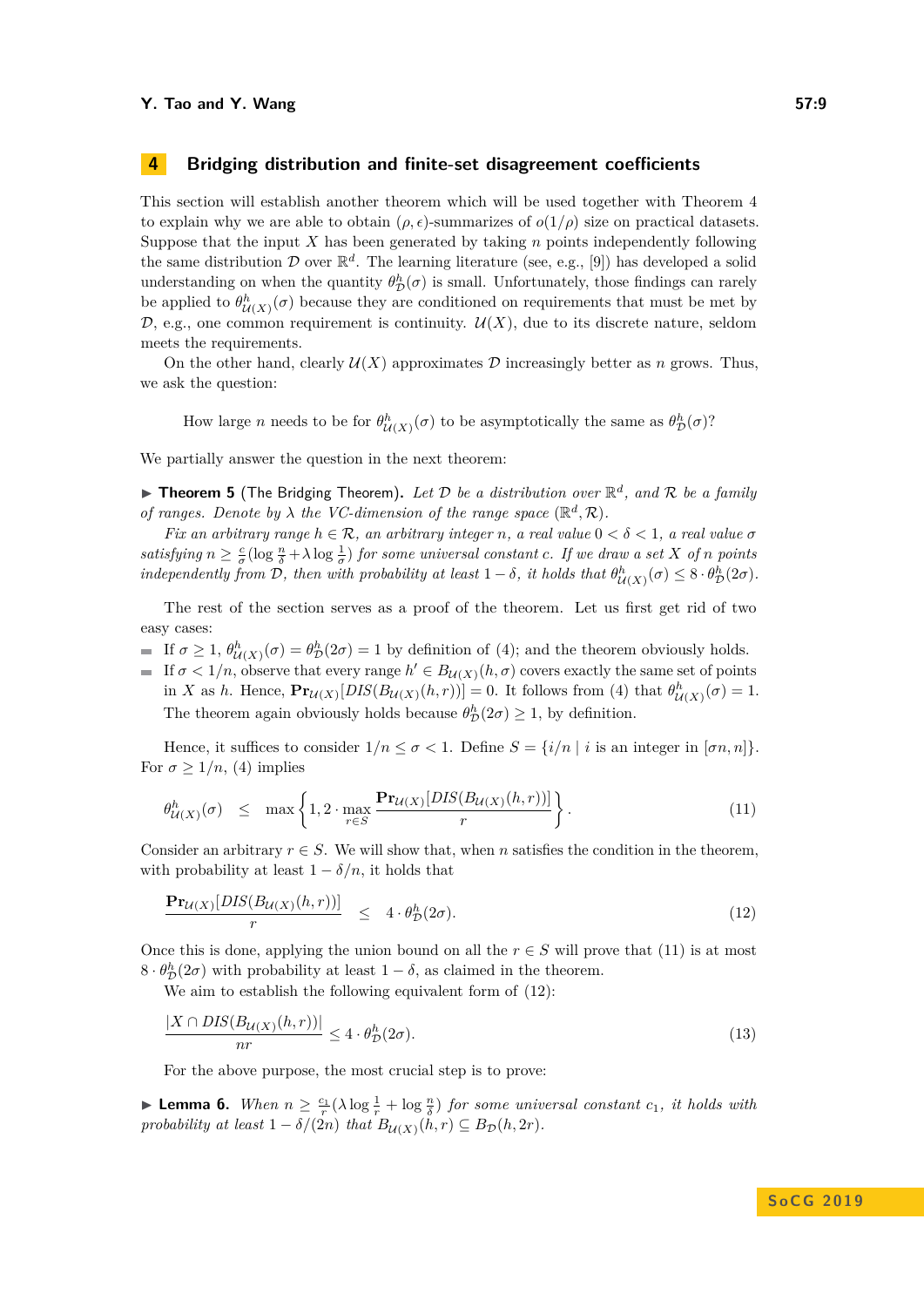#### **57:10 Distribution-Sensitive Bounds on Relative Approximations of Geometric Ranges**

**Proof.** The rationale of our proof is that any  $h' \notin B_{\mathcal{D}}(h, 2r)$  is unlikely to appear in  $B_{\mathcal{U}(X)}(h,r)$  when *n* is large. Indeed,  $h' \notin B_{\mathcal{D}}(h, 2r)$  indicates that a point *x* drawn from *D* has probability over 2*r* to fall in  $DIS({h, h')})$ . Hence,  $|X \cap DIS({h, h')})|$  should be sharply concentrated around  $2r \cdot n$ , rendering  $h' \notin B_{\mathcal{U}(X)}(h,r)$ . The challenge, however, is that there can be an infinite number of ranges  $h'$  to consider. To tackle the challenge, we need to bring down the number of ranges somehow to  $n^{O(\lambda)}$ . We achieve the purpose by observing that we can define another range space with VC-dimension  $O(\lambda)$  to capture the disagreement regions of range pairs from  $R$ , as shown below.

Define  $\mathcal{R}^{dis} = \{DIS(\{h, h'\}) \mid h, h' \in \mathcal{R}\}\.$  We observe that the range space  $(\mathbb{R}^d, \mathcal{R}^{dis})$  has VC-dimension  $O(\lambda)$ . To explain why, for any  $h \in \mathcal{R}$ , define  $\overline{h} = \mathbb{R}^d \setminus h$ . Accordingly, define  $\overline{\mathcal{R}} = {\overline{h} \mid h \in \mathcal{R}}.$  The two range spaces  $(\mathbb{R}^d, \mathcal{R})$  and  $(\mathbb{R}^d, \overline{\mathcal{R}})$  have the same VC-dimension *λ*. Therefore, the range space ( $\mathbb{R}^d$ ,  $\mathcal{R} \cup \overline{\mathcal{R}}$ ) has VC-dimension at most 2*λ* + 1. Now apply a 2-fold intersection on  $(\mathbb{R}^d, \mathcal{R} \cup \overline{\mathcal{R}})$  to create  $(\mathbb{R}^d, \mathcal{R}_1)$  where  $\mathcal{R}_1 = \{h \cap h' \mid h, h' \in \mathcal{R} \cup \overline{\mathcal{R}}\}.$ By a result of [\[2\]](#page-13-17), the VC dimension of  $(\mathbb{R}^d, \mathcal{R}_1)$  is bounded by  $O(\lambda)$ . Finally, apply a 2-fold union on  $(\mathbb{R}^d, \mathcal{R}_1)$  to create  $(\mathbb{R}^d, \mathcal{R}_2)$  where  $\mathcal{R}_2 = \{h \cup h' \mid h, h' \in \mathcal{R}_1\}$ . By another result of [\[2\]](#page-13-17), the VC dimension of  $(\mathbb{R}^d, \mathcal{R}_2)$  is bounded by  $O(\lambda)$ . Notice that  $\mathcal{R}^{dis}$  is a subset of  $\mathcal{R}_2$ . It thus follows that the VC-dimension of  $(\mathbb{R}^d, \mathcal{R}^{dis})$  must be  $O(\lambda)$ .

Essentially, now the task is to draw a sufficiently large set  $X$  of points from  $D$  to guarantee with probability at least  $1 - \delta/(2n)$ : for every range  $h \in \mathcal{R}^{dis}$  with  $\mathbf{Pr}_{\mathcal{D}}(h) > 2r$ , we ensure  $|X \cap h|/|X| > r$ . By applying a result of [\[17\]](#page-13-3) on general range spaces, we know that  $|X|$ only needs to be  $\frac{c_1}{r}(\lambda \log \frac{1}{r} + \log \frac{n}{\delta})$  for some constant  $c_1$  which does not depend on  $r, \delta$ , and  $n$ .

Set  $r' = \mathbf{Pr}_{\mathcal{D}}(DIS(B_{\mathcal{D}}(h, 2r))$ ; notice that, by definition of  $\theta_{\mathcal{D}}^h(2r)$ ,  $r' \leq 2r \cdot \theta_{\mathcal{D}}^h(2r)$ . We want to draw a sufficiently large set  $X$  of points from  $D$  to guarantee, with probability at least  $1 - \delta/(2n)$ ,  $|X \cap DIS(B_{\mathcal{D}}(h, 2r))| \leq 2n \cdot \max\{r, r'\}.$  By Chernoff bounds, *n* only needs to be at least  $\frac{c_2}{r} \log \frac{n}{\delta}$  for some universal constant  $c_2$ .

Now, set  $c = \max\{c_1, c_2\}$  and  $n = \frac{c}{r}(\lambda \log \frac{1}{r} + \log \frac{n}{\delta})$ . With probability at least  $1 - \delta/n$ , we can derive [\(13\)](#page-8-2) from the above discussion as follows:

$$
\frac{|X \cap DIS(B_{\mathcal{U}(X)}(h,r))|}{nr} \leq \frac{|X \cap DIS(B_{\mathcal{D}}(h,2r))|}{nr} \quad \text{(by Lemma 6)}
$$

$$
\leq \frac{2n \cdot \max\{r,r'\}}{nr} = 2 \cdot \max\{1,r'/r\}
$$

$$
\leq 2 \cdot \max\{1,2 \cdot \theta_{\mathcal{D}}^h(2r)\} = 4 \cdot \theta_{\mathcal{D}}^h(2r) \leq 4 \cdot \theta_{\mathcal{D}}^h(2\sigma)
$$

where the last inequality used  $r \geq \sigma$  and the fact that  $\theta_{\mathcal{D}}^h$  is monotonically decreasing. This establishes [\(13\)](#page-8-2) and hence completes the proof of Theorem [5.](#page-8-4)

### **5** *o***(1***/ρ***)-size summaries for halfspace ranges**

We are ready to explain why a set of points generated from a stochastic distribution often admits ( $\rho, \epsilon$ )-summaries of  $o(1/\rho)$  size for fixed  $\epsilon$ . This requires specializing  $\mathcal R$  into a concrete range family. We will do so by constraining R to be the set of halfspaces in  $\mathbb{R}^d$ , because this family has received considerable attention (as reviewed in Section [1.1\)](#page-1-0).

We prove in the full version the next two technical lemmas regarding the disagreement coefficients on box-uniform and ball-uniform distributions:

<span id="page-9-0"></span>**Lemma 7.** Let U be the distribution where a point is drawn uniformly at random from *the unit box*  $[0,1]^d$  *with*  $d = O(1)$ *. For any halfspace h disjoint with the box, it holds that*  $\theta_{\mathcal{U}}^{h}(\sigma) = O(\log^{d-1} \frac{1}{\sigma})$  *for all*  $\sigma > 0$ *.*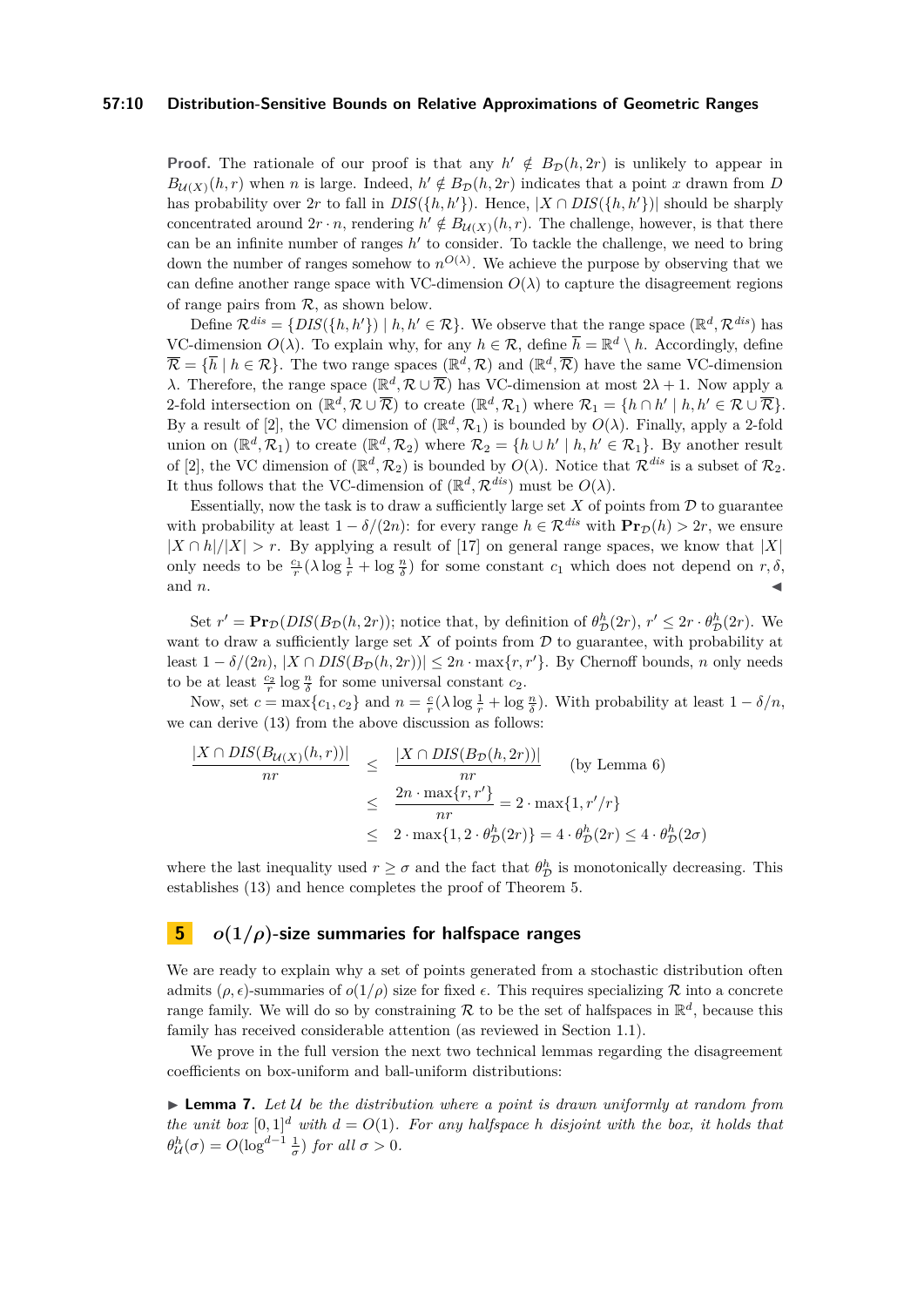#### **Y.** Tao and Y. Wang 57:11

 $\triangleright$  **Lemma 8.** Let U be the distribution where a point is drawn uniformly at random from the *unit ball*  $\{x \in \mathbb{R}^d \mid \sum_{i=1}^d x[i]^2 \leq 1\}$  *with*  $d = O(1)$ *. For any halfspace h disjoint with the ball, it holds that*  $\theta_{\mathcal{U}}^{h}(\sigma) = O\left(\left(\frac{1}{\sigma}\right)^{\frac{d-1}{d+1}}\right)$  *for all*  $\sigma > 0$ *.* 

Next, we establish our main result for *non-uniform* distributions:

<span id="page-10-0"></span> $\blacktriangleright$  **Theorem 9.** Let R be the family of halfspaces in  $\mathbb{R}^d$  with a constant dimensionality  $d$ *.* Let D be a distribution over  $\mathbb{R}^d$  such that the pdf  $\pi$  of D satisfies Conditions C1 and C2 as *prescribed in Section [1.2.](#page-2-1) Suppose that we draw a set X of n points independently from* D*. Both of the following hold with probability at least*  $1 - 1/n^2$ .

- *When*  $supp(\pi)$  *is the unit box, for any*  $0 < \epsilon < 1$  *and any*  $\rho \geq \frac{c \log n}{n}$  *where*  $c > 0$  *is a* constant, *X has a* (*ρ, ε*)*-summary that keeps*  $O(\log(1/\rho))$  *integers and*  $O(\frac{1}{\epsilon^2} \log^{d+1} \frac{1}{\rho})$ *points of X.*
- *When*  $supp(\pi)$  *is the unit ball, for any*  $0 < \epsilon < 1$  *and any*  $\rho \geq \frac{c \log n}{n}$  *where*  $c > 0$  *is a*  $\frac{1}{2}$ *constant, X has a* ( $\rho, \epsilon$ )*-summary that keeps*  $O(\log(1/\rho))$  *integers and*  $O(\frac{1}{\epsilon^2} \cdot (\frac{1}{\rho})^{\frac{d-1}{d+2}} \cdot \log^2 \frac{1}{\rho})$ *points of X.*

*The constant c in the above does not depend on*  $D$ *, n,*  $\rho$ *, and*  $\epsilon$ *.* 

**Proof.** We will prove only the case where  $supp(\pi)$  is the unit box because the unit-ball case is similar. Set  $\sigma^* = \frac{c \cdot \log n}{n}$  where *c* is some constant to be determined later. Thanks to Theorem [4,](#page-7-1) it suffices to prove that with probability at least  $1 - 1/n^2$ ,  $\theta_X(\rho) = O(\log^{d-1} \frac{1}{\rho})$ at every  $\rho \geq \sigma^*$ . We will argue that, with probability at least  $1 - 1/n^2$ , there exists a halfspace  $h \in \mathcal{R}$  such that  $\overline{X}(h) \leq \rho$  and  $\theta^h_{\mathcal{U}(X)}(\rho) = O(\log^{d-1} \frac{1}{\rho})$ . Once this is done, we know  $\theta_X(\rho) = O(\log^{d-1} \frac{1}{\rho})$  from [\(6\)](#page-4-2).

Condition  $C_2$  says that the pdf  $\pi$  satisfies  $\pi(x) \geq \gamma$  for any point *x* in  $supp(\pi)$  (i.e., the unit box), where  $\gamma$  is a positive constant. Remember that, by definition of  $supp(\pi)$ ,  $\pi(x) = 0$ for any *x* outside  $supp(\pi)$ .

Simply set *h* to a halfspace as stated in Lemma [7,](#page-9-0) i.e.,  $\theta_{\mathcal{U}}^h(\sigma) = O(\log^{d-1} \frac{1}{\sigma})$ . Let  $\pi_{\mathcal{U}}$  be the pdf of  $U: \pi_U(x)$  equals 1 if  $x \in [0,1]^d$ , or 0 otherwise. Define  $\alpha$  as any constant such that  $\alpha \leq \gamma$ . We have  $\alpha \cdot \pi_{\mathcal{U}}(x) \leq \pi(x) \leq 1 \leq \frac{1}{\alpha} \cdot \pi_{\mathcal{U}}(x)$  for all  $x \in \mathbb{R}^d$ . Given this, Theorem 7.6 of [\[9\]](#page-13-15) tells us that  $\theta_{\mathcal{D}}^h(\sigma) = O(\theta_{\mathcal{U}}^h(\sigma/\alpha))$ . It thus follows that  $\theta_{\mathcal{D}}^h(\sigma) = O(\log^{d-1} \frac{1}{\sigma})$ for all  $\sigma > 0$ .

Now, apply Theorem [5](#page-8-4) on *h* by setting  $\delta = 1/n^2$  and  $\lambda = O(1)$ . The theorem shows that, when  $n \geq \frac{\beta \cdot \log n}{\rho}$  for some constant  $\beta$ ,  $\theta_{\mathcal{U}(X)}^h(\rho) \leq 8 \cdot \theta_D^h(\rho) = O(\log^{d-1} \frac{1}{\rho})$  with probability at least  $1 - 1/n^2$ . We set  $c \ge \beta$  to ensure  $n \ge \frac{\alpha \cdot \log n}{\rho}$ . Note also that the choice of *h* guarantees  $\overline{X}(h) = 0 < \rho$ . This makes *h* a halfspace we are looking for, and concludes the proof.

Some remarks are in order:

(Composite Distributions) Let  $\mathcal{D}_1$  and  $\mathcal{D}_2$  be two distributions over  $\mathbb{R}^d$  with pdfs  $\pi_1$  and *π*<sub>2</sub>, respectively (the support regions of  $π_1$  and  $π_2$  may overlap). Define a distribution  $D$ with pdf  $\pi(x) = \gamma \cdot \pi_1(x) + (1 - \gamma) \cdot \pi_2(x)$ , for some constant  $0 < \gamma < 1$ . Theorem 7.7 of [\[9\]](#page-13-15) tells us that, for any halfspace  $h \in \mathcal{R}$  and any  $\sigma > 0$ ,  $\theta_{\mathcal{D}}^h(\sigma) \leq \theta_{\mathcal{D}_1}^h(\frac{\sigma}{\gamma}) + \theta_{\mathcal{D}_2}^h(\frac{\sigma}{1-\gamma})$ . It thus follows from Lemma [7](#page-9-0) that, when  $\mathcal{D}_1$  and  $\mathcal{D}_2$  are atomic distributions with support regions obtainable from the unit box through affine transformations,  $\theta_{\cal D}^h(\sigma) = O(\log^{d-2} \frac{1}{\sigma})$ for any *h* disjoint with  $supp(D_1) \cup supp(D_2)$ . The unit-box result of Theorem [9](#page-10-0) can be easily shown to hold on this  $\mathcal D$  as well, by adapting the proof in a straightforward manner. The same is true for the unit-ball result of Theorem [9.](#page-10-0) All these results can now be extended to a composite distribution synthesized from a constant number of atomic distributions (see Section [1.2\)](#page-2-1).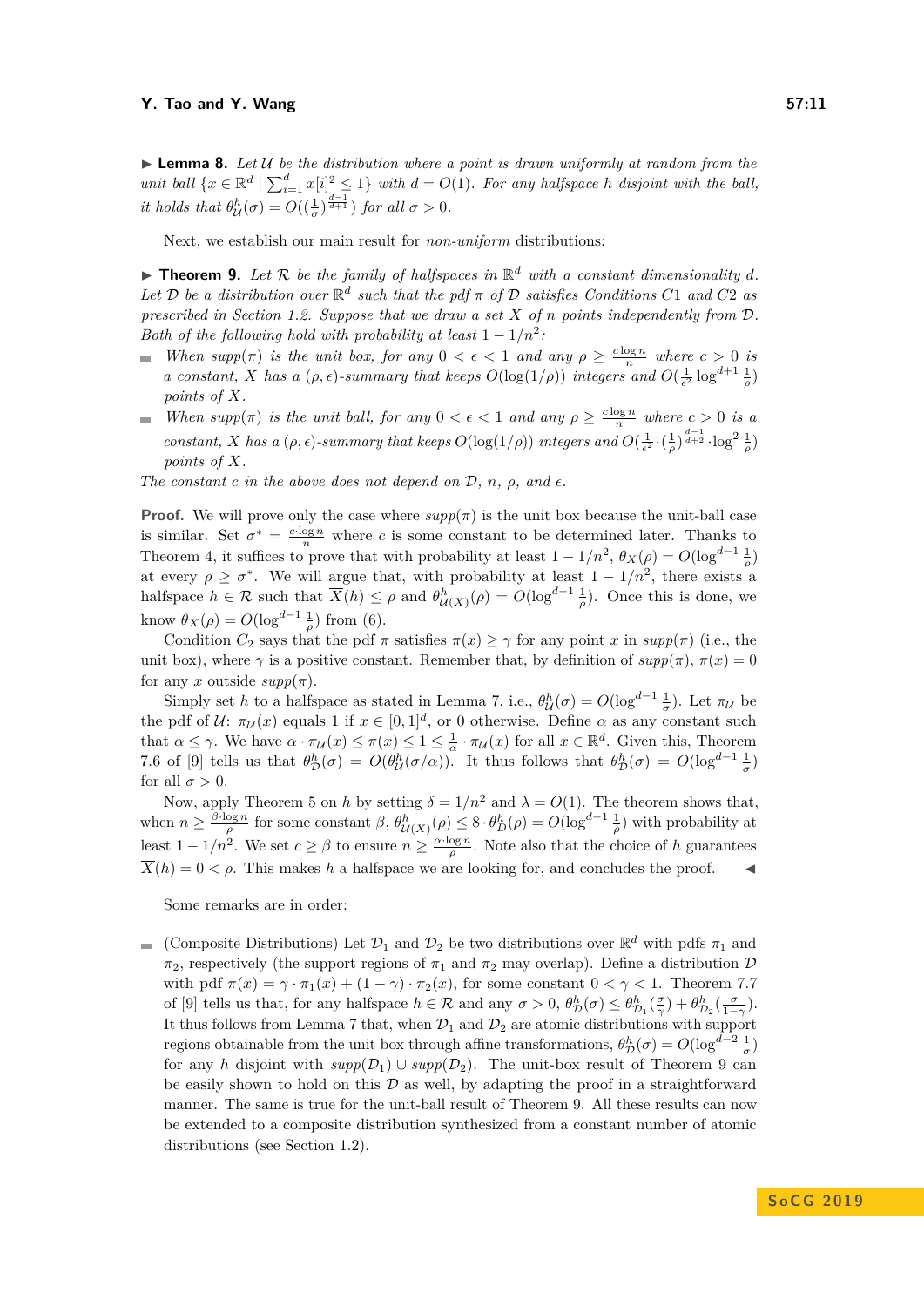#### **57:12 Distribution-Sensitive Bounds on Relative Approximations of Geometric Ranges**

- (More Distributions with Near-Constant *θ*) What is given in Lemma [7](#page-9-0) is only one  $\blacksquare$ scenario where  $\theta_{\mathcal{D}}^h(\sigma)$  is nearly a constant. There are other combinations of  $\mathcal{D}$  and  $\mathcal{R}$ where  $\theta_{\mathcal{D}}^h(\sigma) = \tilde{O}(1)$  for all  $h \in \mathcal{R}$ ; see [\[5,](#page-13-18) [7,](#page-13-19) [8,](#page-13-13) [9,](#page-13-15) [22\]](#page-13-20) (in some of those combinations, R may not contain all the halfspaces in  $\mathbb{R}^d$ ; e.g., a result of [\[8\]](#page-13-13) concerns only the halfspaces whose boundary planes pass the origin). The proof of Theorem [9](#page-10-0) can be adapted to show that *X* has a  $(\rho, \epsilon)$ -summary of size  $\tilde{O}(1/\epsilon^2)$  with high probability when  $\rho = \Omega(\max\{\frac{\log n}{n}, \min_{h \in \mathcal{R}} \mathbf{Pr}_{\mathcal{D}}(h)\}).$
- (Time Complexity) In general, for any *X*, a  $(\rho, \epsilon)$ -summary (for the halfspace family R  $\equiv$ in constant-dimensional space) can be found in polynomial time even by implementing the algorithm of Section [3.1](#page-5-2) naively. The time can be improved to  $O(n \text{ polylog } n)$  +  $n^{1-\Omega(1)} \cdot s^{O(1)}$ , where *s* is the size of the returned summary, by utilizing specialized data structures [\[4,](#page-13-21) [18\]](#page-13-22).

#### **6 A lower bound with disagreement coefficients**

In this section, we will prove a lower bound on the sizes of  $(\rho, 1/2)$ -summaries in relation to disagreement coefficients. Our core result is:

<span id="page-11-1"></span> $\blacktriangleright$  **Theorem 10.** Let  $\mathcal{R}$  be the family of all halfplanes in  $\mathbb{R}^2$ . Fix any integer  $w$  as the number *of bits in a word. Choose arbitrary integers*  $\eta$ ,  $q$ , and  $k$  *such that*  $\eta \geq 4$ ,  $q$  *is a multiple of*  $\eta$ , *and*  $1 \leq k \leq q/(4\eta)$ *. There must exist a set* C *of range spaces*  $(X, \mathcal{R}|_X)$ *, each satisfying the following conditions:*

- *X is a set of*  $q + k$  *points in*  $\mathbb{R}^2$ *.*
- *The disagreement coefficient of*  $(X, \mathcal{R}|_X)$  *satisfies*  $\theta_X(\frac{k}{q+k}) = \frac{k+q}{k+q/q}$ .  $\overline{\phantom{a}}$
- *Any encoding, which encodes a*  $(\frac{k}{q+k}, 1/2)$ *-summary for each range space in* C, must use  $\overline{\phantom{a}}$ *at least*  $\eta \cdot w$  *bits on at least one range space in*  $\mathcal{C}$ *.*

Therefore, for  $\rho = \frac{k}{q+k}$ , if one wishes to store a  $(\rho, 1/2)$ -summary for each range space in C, at least  $\eta \cdot w$  bits (namely,  $\eta$  words) are needed on at least one range space. Since  $\theta_X(\rho) = \frac{k+q}{k+q/p} \leq \eta$ , this establishes  $\theta_X(\rho)$  as a space lower bound for  $(\rho, 1/2)$ -summaries. In the theorem, any *X* has dimensionality  $d = 2$  and any  $(X, \mathcal{R})$  has VC-dimension at most 3; hence, Theorem [4](#page-7-1) is tight up to polylog factors on constant  $\lambda$  and  $\epsilon$ .

The flexibility of  $\eta$ ,  $q$ , and  $k$  allows the lower bound to hold in a variety of more concrete settings. For example, by adjusting *k* and *q*, one sees that  $\theta_X(\rho)$  is a lower bound for the whole range of  $\rho \in (0, O(1)]$ . On the other hand, by focusing on any specific  $\rho \in (0, O(1)]$ but adjusting *η*, one sees that *θX*(*ρ*) remains as a lower bound when *θX*(*ρ*) goes from *O*(1) to  $\Omega(1/\rho).$  $\Omega(1/\rho).$  $\Omega(1/\rho).$ <sup>1</sup>

**Proving Theorem [10.](#page-11-1)** Fix integers  $\eta$ ,  $q$ , and  $k$  as stated in Theorem 10. Define  $n = q + k$ . Next, we construct a class  $\mathcal X$  of point sets, each consisting of *n* points in  $\mathbb{R}^2$ . First, place k points at coordinates  $(0, \infty)$ . Call them the *outer* points; they belong to all the sets in X.

For each set  $X \in \mathcal{X}$ , we generate *q* extra *inner* points. For this purpose, place an arbitrary polygon  $\Psi$  with  $\eta$  vertices, making sure that all the vertices fall on the upper arc of the unit circle (i.e., the arc is  $\{(x[1], x[2]) | x[1]^2 + x[2]^2 = 1 \text{ and } x[2] \ge 0\}$ ). Then, given each vertex

<span id="page-11-0"></span><sup>&</sup>lt;sup>1</sup> This rules out, for example, a claim of the form: "when  $\theta_X(\rho) \geq \sqrt{1/\rho}$ , there is a  $(\rho, 1/2)$ -summary of size  $O(\sqrt{\theta_X(\rho)})$ ".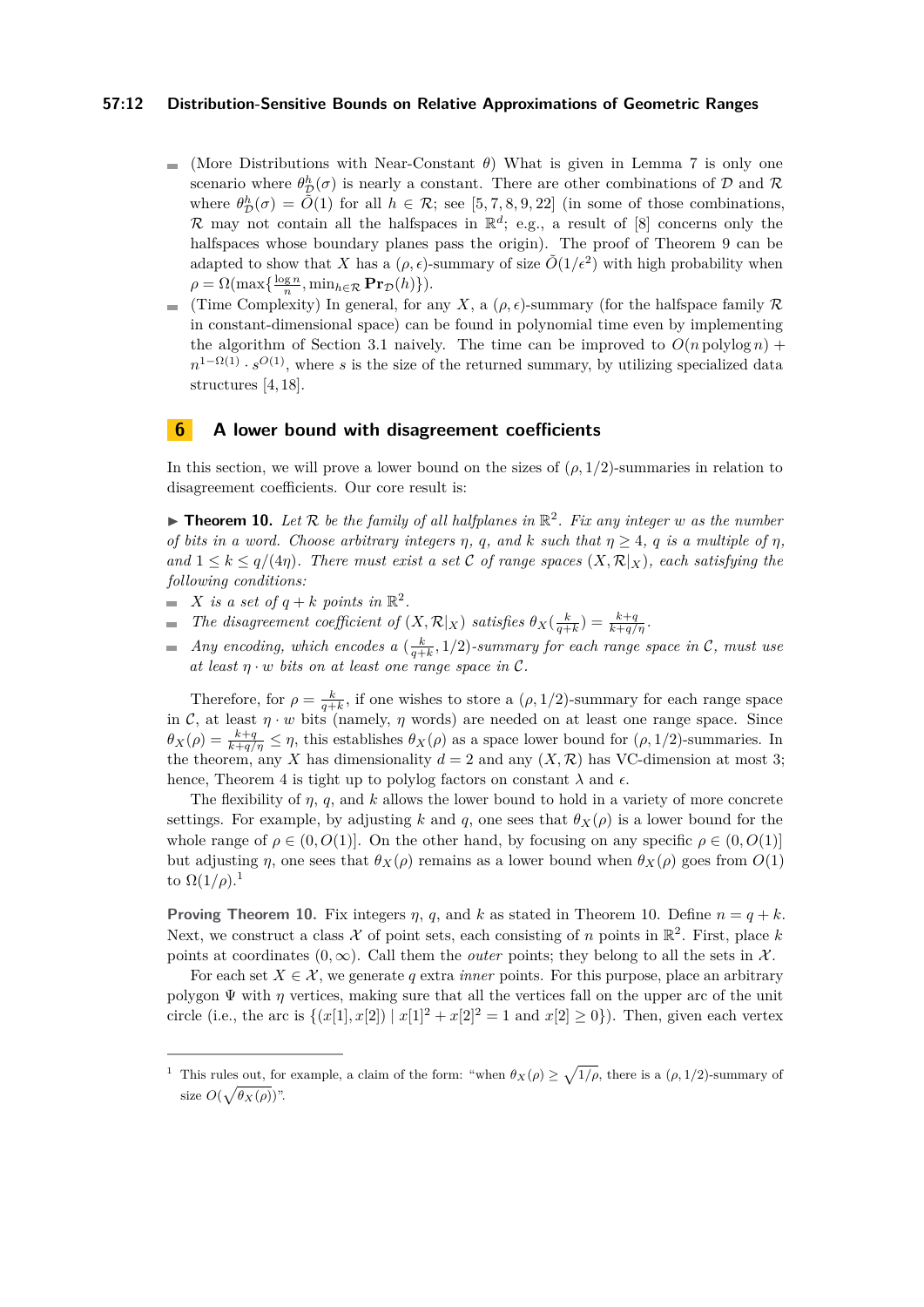

<span id="page-12-0"></span>k far away outer points at the same location



of  $\Psi$ , we add  $q/\eta$  inner points to X, all of which are located at that vertex. See Figure [2](#page-12-0) for an example with  $\eta = 4$ . This finishes the construction of X. It is important to note that a different  $\Psi$  is used for each X. Thus,  $\mathcal X$  includes an infinite number of inputs, each corresponding to a possible  $\Psi$ . Our construction ensures a nice property:

<span id="page-12-2"></span>► **Lemma 11.** *Fix any*  $X \in \mathcal{X}$ *. Given any*  $(k/n, 1/2)$ *-summary of*  $X$ *, we are able to infer all the vertices of* Ψ *used to construct X.*

**Proof.** We say that a halfplane in R is *upward* if it covers the point  $(0, \infty)$ . Our aim is to prove that, the summary allows us to determine whether an arbitrary upward halfplane covers any inner point of *X*. This implies that we can reconstruct all the vertices of  $\Psi$  using the summary.[2](#page-12-1)

Given an upward halfplane *h*, we use the summary to obtain an estimate – denoted as *τ* – of  $\overline{X}(h)$ . If  $\tau \geq 2k/n$ , we return "yes" (i.e., h covers at least one inner point); otherwise, we return "no". To see that this is correct, first note that  $\overline{X}(h)$  must be at least  $k/n$ , and hence  $0.5\overline{X}(h) \leq \tau \leq 1.5\overline{X}(h)$ . Therefore, if *h* covers no inner points,  $\overline{X}(h) = k/n$ , indicating  $\tau < 1.5k/n$ . Otherwise,  $\overline{X}(h) \ge \frac{k+q/\eta}{n} \ge 5k/n$ , indicating  $\tau \ge 2.5k/n$ .

We prove in the full version:

<span id="page-12-3"></span>**► Lemma 12.** For each  $X \in \mathcal{X}$ , the disagreement coefficient of  $(X, \mathcal{R}|_X)$  satisfies  $\theta_X(k/n) =$  $\frac{n}{k+q/\eta}$ .

The set C is simply the set  $\{(X,\mathcal{R}) \mid X \in \mathcal{X}\}\.$  Recall that each  $X \in \mathcal{X}$  corresponds to a distinct *η*-vertex polygon Ψ. Hence, by Lemma [11,](#page-12-2) the (*k/n,* 1*/*2)-summaries associated with the range spaces in C serve as an encoding of all such  $\Psi$ 's.

So far the number of  $\Psi$ 's is infinite, which does not fit the purpose of arguing for a space lower bound in RAM with a finite word length *w*. This can be easily fixed by creating  $2^w$  choices for each vertex of  $\Psi$ , such that each of the  $\eta$  vertices can independently take a choice of its own. This generates  $2^{pw}$  polygons for  $\Psi$ , and hence, the same number of inputs in  $C$ . Lemmas [11](#page-12-2) and [12](#page-12-3) are still valid. Therefore, any encoding, which encodes a  $(k/n, 1/2)$ -summary for each range space in C, can be used to distinguish all those  $2^{qw}$ choices of  $\Psi$ . The encoding, therefore, must use  $\eta \cdot w$  bits for at least one range space. This completes the proof of Theorem [10.](#page-11-1)

<span id="page-12-1"></span><sup>&</sup>lt;sup>2</sup> To see this, consider any vertex *v* of  $\Psi$ , and use the summary to distinguish the line  $\ell$  tangent to the arc at  $v$  and a line that is parallel to  $\ell$ , but moves slightly away from the arc.